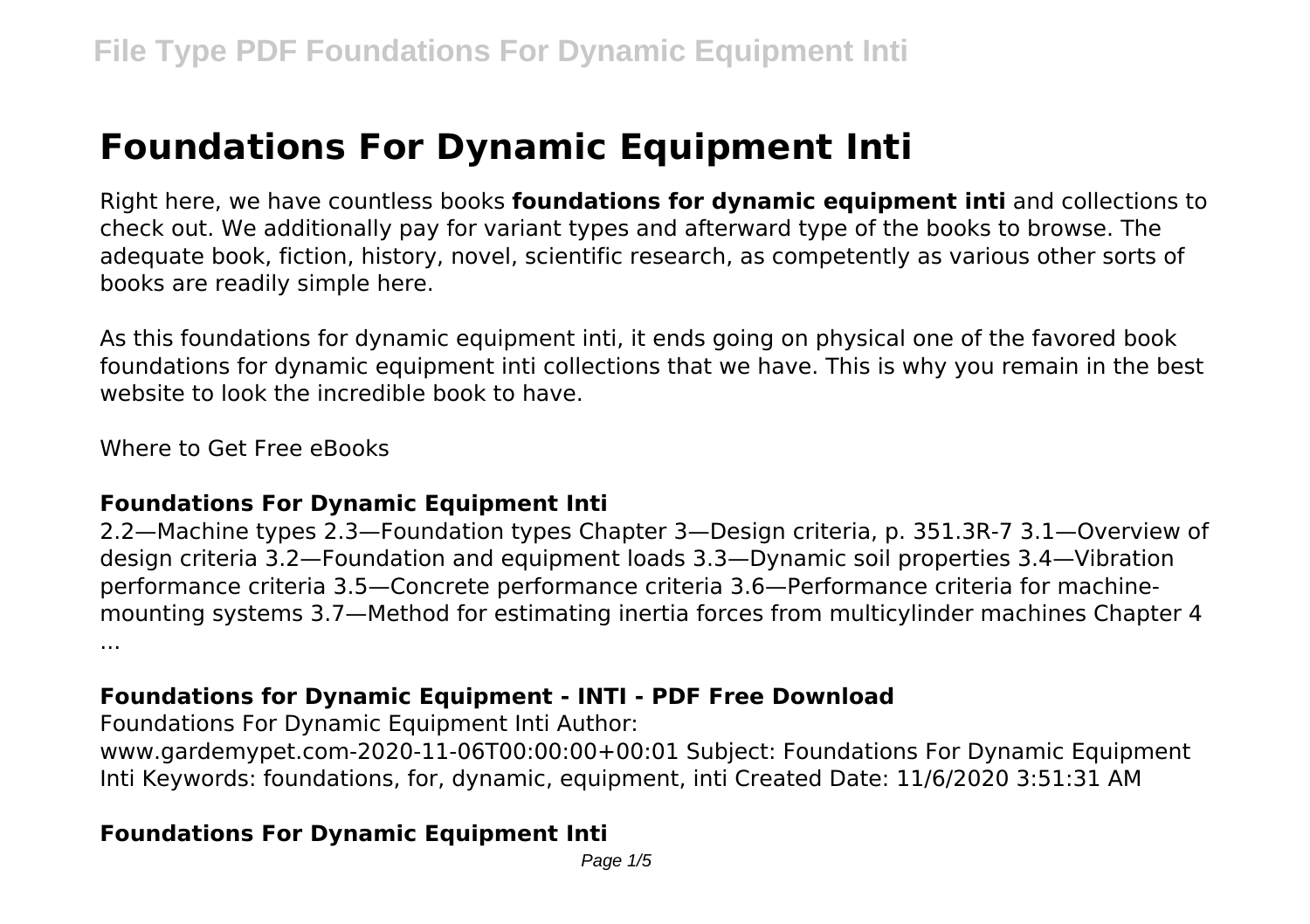FOUNDATIONS FOR DYNAMIC EQUIPMENT 351.3R-3 fi1, fi2 =dimensionless stiffness and damping functions for the i-th direction, piles fm  $=$  frequency of motion, Hz fn  $=$  system natural frequency (cycles per second) fo = operating speed, rpm  $G =$  dynamic shear modulus of the soil Gave = the average value of shear modulus of the soil over the pile length

#### **351.3R-04 Foundations for Dynamic Equipment**

Foundations For Dynamic Equipment Inti Title: Foundations For Dynamic Equipment Inti Author: wiki.ctsnet.org-Tom Gaertner-2020-09-15-00-29-50 Subject: Foundations For Dynamic Equipment Inti Foundations For Dynamic Equipment Inti Additionally, concrete members are designed and detailed to prevent cracking due to fatigue and

# **Foundations For Dynamic Equipment Inti | www.notube**

Dynamic Equipment Inti Foundations for Dynamic Equipment (Reapproved 2011) machine tool and equipment installations is a properly designed and isolated foundation. Design Services Our Engineering group will assist you with design solutions for your machinery or equipment foundation including; structural

# **Foundations For Dynamic Equipment Inti**

Technical Discussion of Dynamic Foundation in Soil • Model, Equations • Example Calculations and Recommendations 4. References – ACI Committee 351, Books 5. Closing & Questions 9 . Types of Foundations For Equipment 1. Not Dynamic (Inertial Forces are Not Significant) 2. Foundations for Dynamic Sources a) Isolated b) On ground 3.

# **Foundations for Dynamic and Sensitive Equipment**

ACI 351.3R 04 Foundations for Dynamic Equipment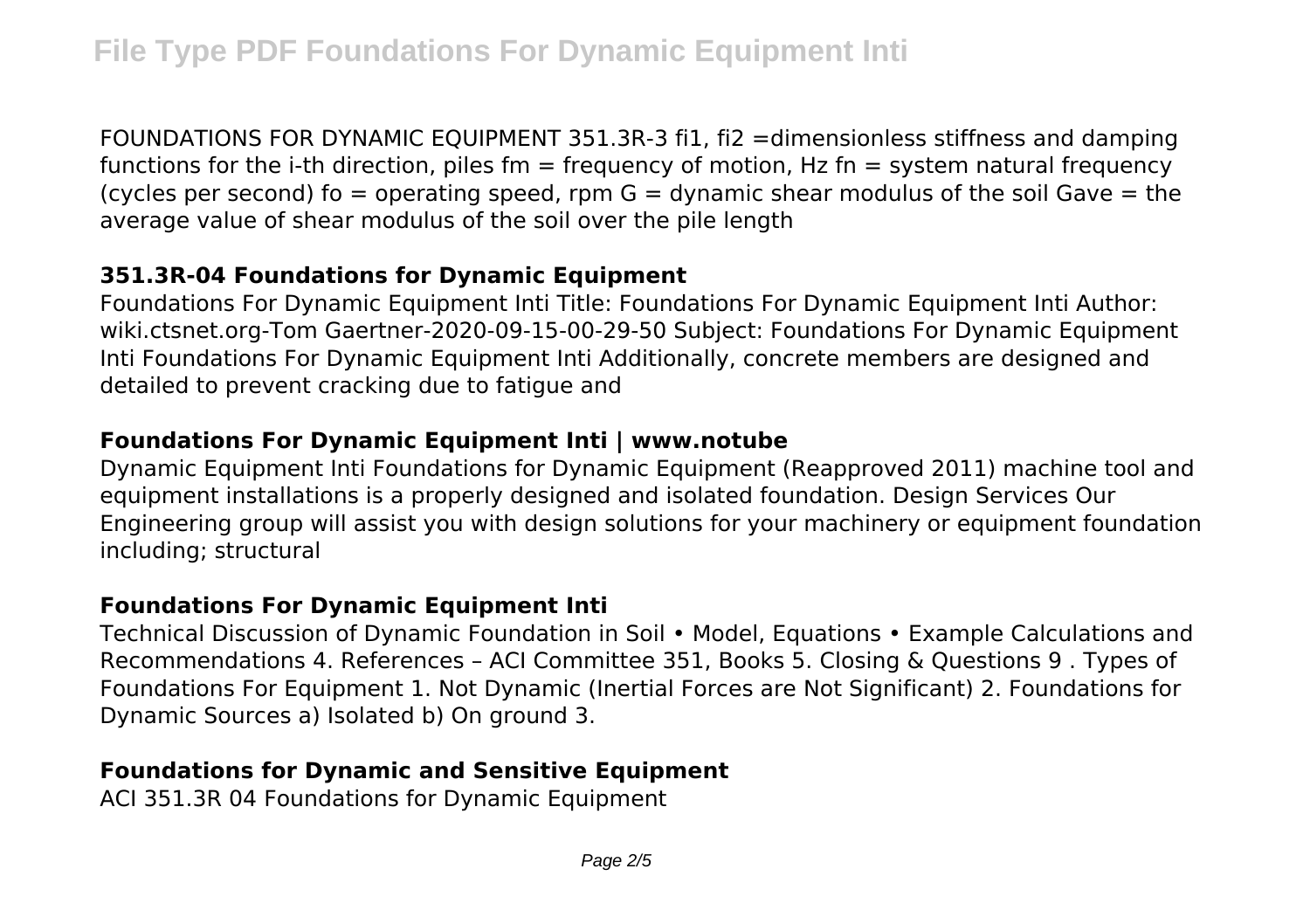# **(PDF) ACI 351.3R 04 Foundations for Dynamic Equipment ...**

Kindly say, the foundations for dynamic equipment inti is universally compatible with any devices to read Services are book available in the USA and worldwide and we are one of the most experienced book distribution companies in Canada, We offer a fast, flexible and effective book distribution service stretching across the USA & Continental Europe to Scandinavia, the Baltics and Eastern Europe.

#### **Foundations For Dynamic Equipment Inti**

Foundations For Dynamic Equipment Inti Foundations for Dynamic Equipment - INTI - PDF Free Download Foundations for Dynamic Equipment - ResearchGate FOUNDATIONS FOR DYNAMIC EQUIPMENT 351.3R-3 f i1, f i2 = dimensionless stiffness and damping functions for the i-th direction, piles  $f_m = f_{\text{require}}$  of motion, Hz

# **Foundations For Dynamic Equipment Inti**

dynamic equipment and static equipment foundations. Various aspects of the analysis design and construction of foundations for static equipment are addressed in ACI 351.2R. To simplify the presentation, this report is limited in scope to primarily address the design and material requirements that are pertinent only to dynamic equipment foun-

# **351.3R-18: Report on Foundations for Dynamic Equipment**

very important paper

# **(PDF) ACI Foundations for Dynamic Equipment | zaid ...**

FOUNDATIONS FOR DYNAMIC EQUIPMENT 351.3R-3 f i1, f i2 = dimensionless stiffness and damping functions for the i-th direction, piles f  $m =$  frequency of motion, Hz f  $n =$  system natural frequency

...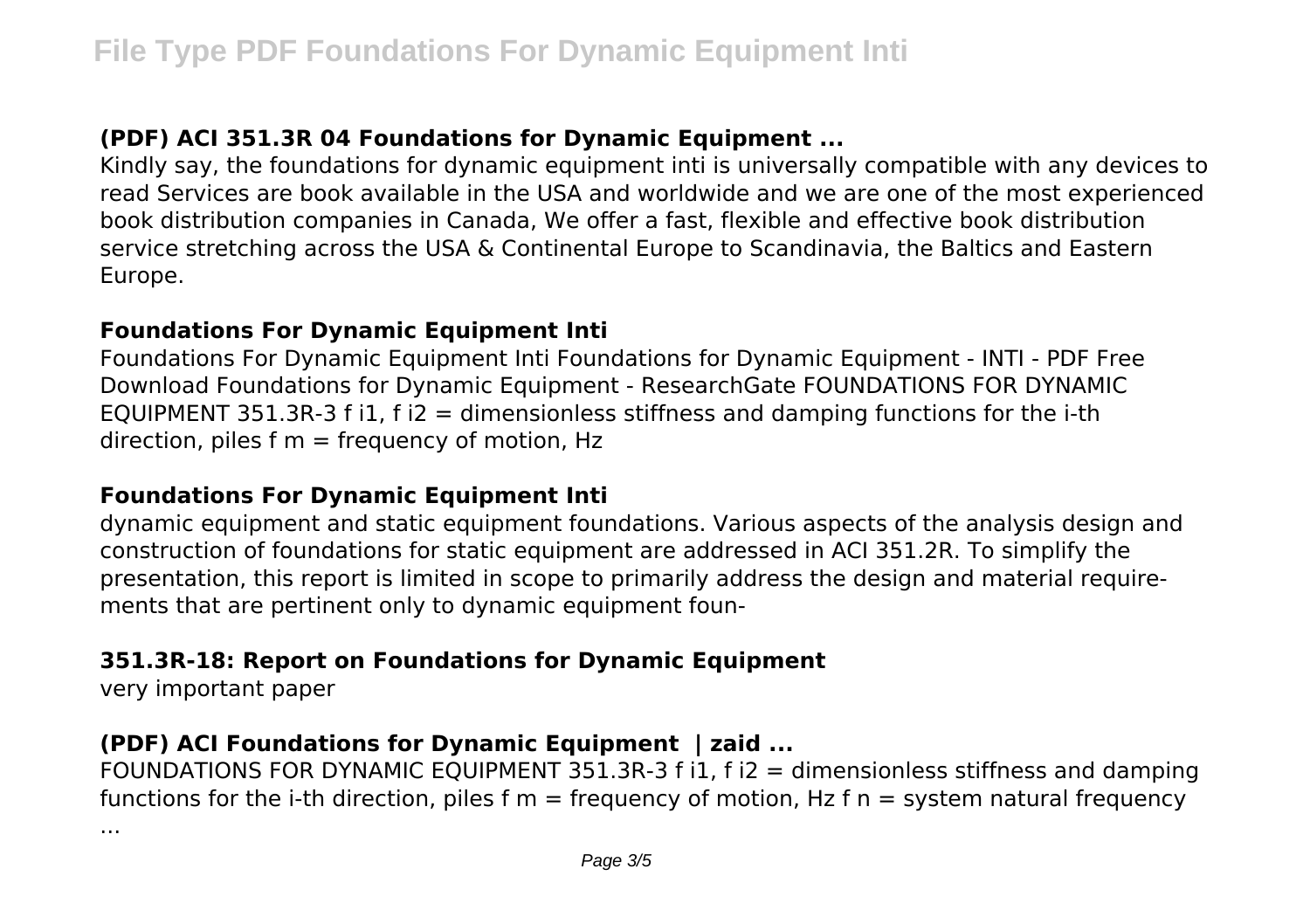#### **Foundations for Dynamic Equipment - ResearchGate**

Machine foundations are special types of foundations required for machines, machine tools and heavy equipments which have wide range of speeds, loads and operating conditions. These foundations are designed considering the shocks and vibrations (dynamic forces) resulting from operation of machines. Following are the types of machine foundations generally used: 1. Block Type Machine Foundation

#### **Types of Machine Foundations and their Uses for Different ...**

Examples of foundation design and dynamic analysis. Top left: compressor, skid and foundation design provides an integrated approach and reliable results. Top right: concrete foundation dynamics. Bottom pictures illustrate pile foundation design and dynamic analysis.. 2 Wood Advantages. Wood's expertise in machinery design and dynamics, combined with in-house experts is unique.

#### **Foundation Design and Dynamic Analysis | Vibration ...**

351.3R-18: Report on Foundations for Dynamic Equipment Currency Display US Dollar \$ Canadian Dollar C\$ Mexican Peso \$ Australian Dollar \$ Baht ฿ Brazilian Real R\$ Bulgarian Lev лв Czech Koruna Kč Danish Krone kr Euro € Forint Ft Hong Kong Dollar HK\$ Iceland Krona kr Indian Rupee Rs.

# **351.3R-18: Report on Foundations for Dynamic Equipment**

Report on Foundations for Dynamic Equipment. standard by American Concrete Institute, 01/01/2018. ACI Committee 351. View all product details

# **ACI 351.3R-18**

In foundation thicker than 4 ft (1.2m), the minimum reinforcing steel is used (ACI207.2R), or a